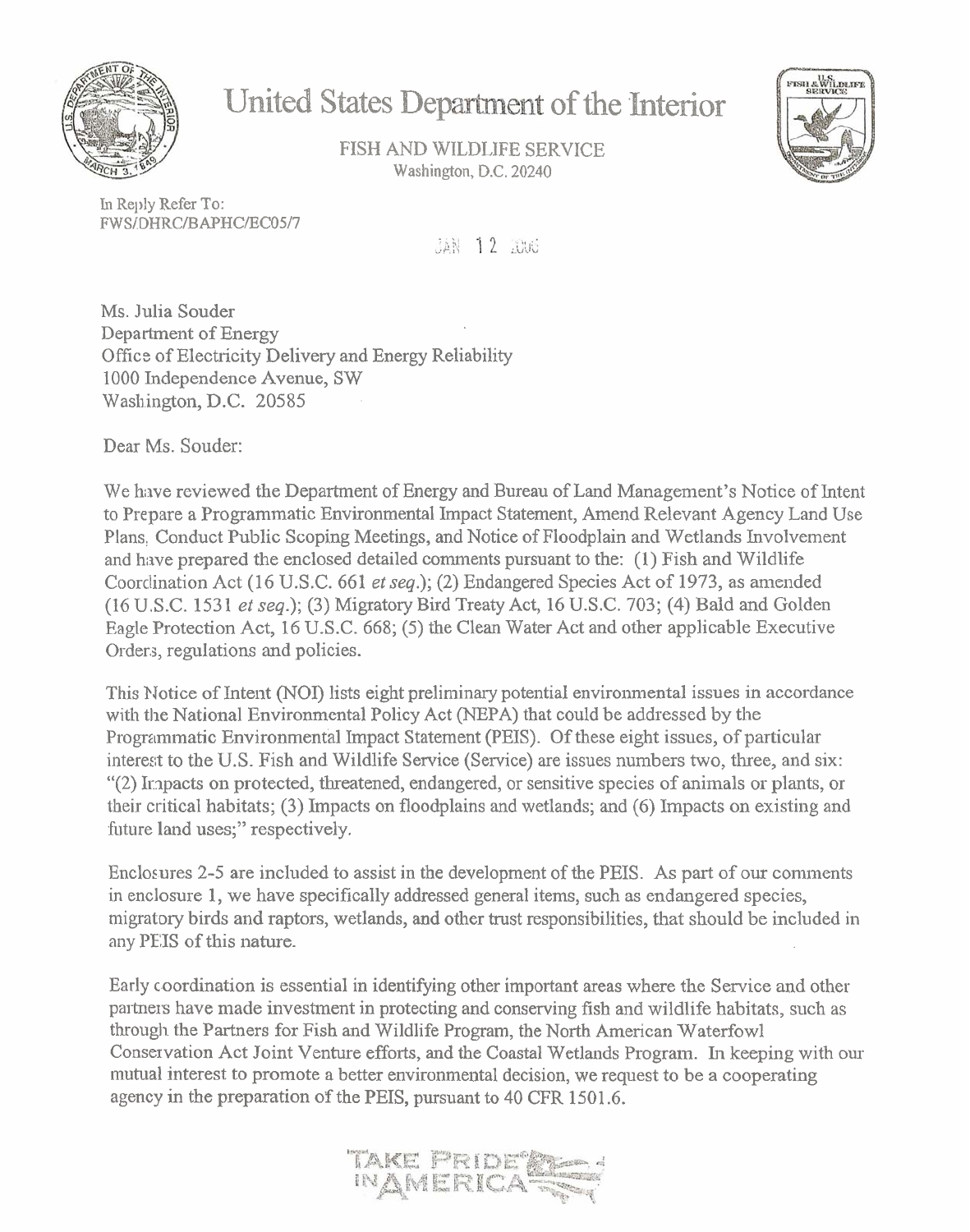Ms. Julia Souder

Thank you for the opportunity to provide comments for this action. We look forward to meeting with you to discuss assisting you on the development of the PEIS. Please contact Dr. Mamie Parker, Assistant Director - Fisheries and Habitat Conservation at (202) 208-6394, if you have any questions or need further information.

Sincerely,

A Dale Hall

DIRECTOR

Enclosures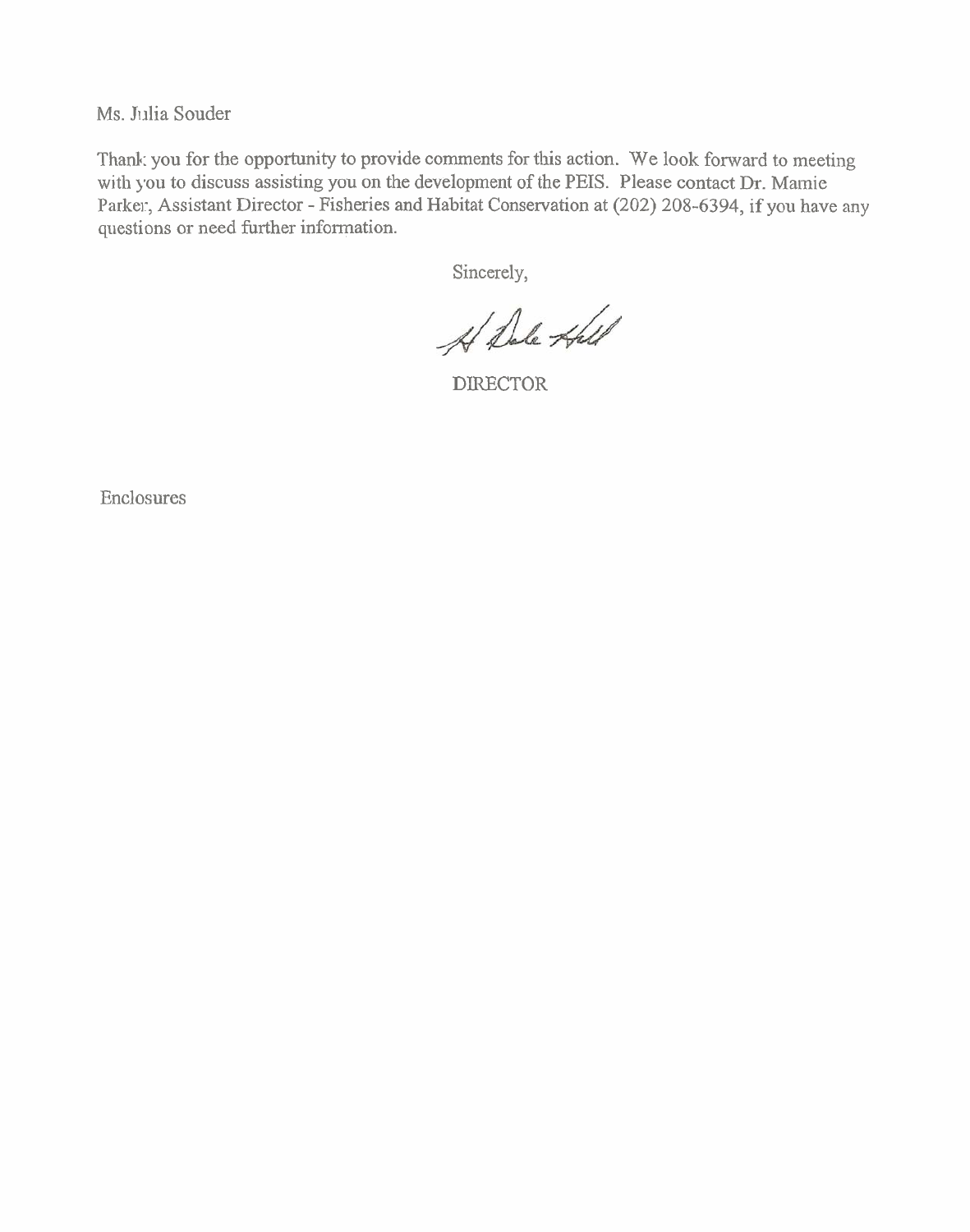#### **Enclosure: 1**

## U.S. Fish and Wildlife Service Division of Habitat and Resource Conservation Comments on the

# Notice of Intent to Prepare a Programmatic Environmental Impact Statement, Amend Relevant Agency Land Use Plans, Conduct Public Scoping Meetings, and Notice of Floodplain and Wetlands Involvement (EC 05/0007)

The comments provided below address potential project effects to fish and wildlife and their habitats and recommended minimizing unavoidable effects. It is critically important that direct, indirect and cumulative effects to fish, wildlife plants and their habitats are evaluated and that all reasonably foreseeable developments are identified and analyzed. It is our understanding that this Programmatic Environmental Impact Statement (PEIS) provides a general evaluation of potential impacts to fish and wildlife resources from subsequent development and that sitespecific analyses pursuant to the National Environmental Policy Act and other applicable laws will be conducted and the appropriate documents prepared prior to construction. The value of this PEIS is largely the assessment of cumulative effects, identification of corridor alternatives that avoid sensitive habitats, and identification of best management practices (BMPs) that would reduce the impact of all subsequent developments tiered to this effort. We look forward to future opportunities to address potential impacts to trust resources and other species that may be affected by designation of transmission corridors.

Energy development poses potential threats to fish, wildlife and their habitats. Habitat fragmentation, invasive weeds, disruption of seasonal migration routes and breeding activity, and increased predation may be caused by access roads, pipelines, power lines, transmission stations, compressor noise, and the increase in traffic that accompanies such developments. We recommend the PEIS evaluate these issues as well as analyze any impacts to fish and wildlife as a result of temporary facilities, access roads, and various other construction activities. To the extent available, specific information regarding affected resources, project design, function, and anticipated future operations should be provided to us as soon as possible. This information would help to determine whether new or additional data are needed and, if warranted, would help to determine the most appropriate study methodologies and data collection and analysis techniques.

The information provided below is general in nature and addresses our major program areas: (1) threatened, endangered and candidate species (including petitioned species), (2) migratory birds, (3) wetlands and riparian areas, and (4) other trust resources. The Bureau of Land Management (BLM) and Department of Energy (DOE) should continue to work closely with our field offices to ensure that fish and wildlife resources can be effectively identified and addressed early in the planning process. In addition, companies intending to utilize the PEIS should plan and develop their projects in close coordination with our field offices. This early engagement should help to streamline any subsequent permitting that may be necessary.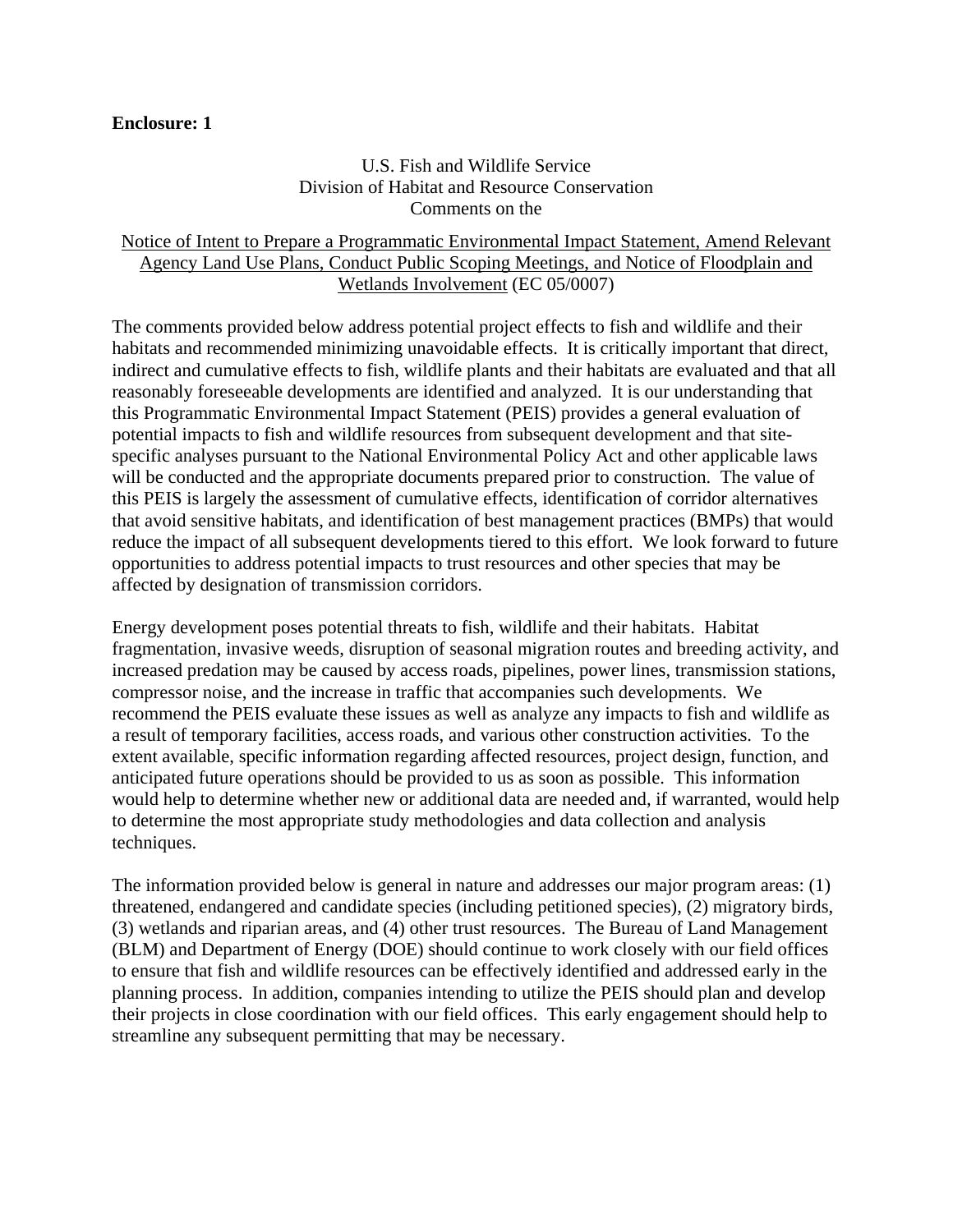## **Endangered Species**

The Fish and Wildlife Service (Service) recommends action agencies and their non-Federal representatives work with the Service to evaluate potential impacts and develop conservation measures for all federally listed species that may occur within or near a designated corridor. If any proposed project may affect a listed species, consultation with the Service pursuant to section 7(a)(2) of the Endangered Species Act (ESA) will be required. Section 7 (a)(1) of the ESA directs Federal agencies to utilize their authorities in furtherance of the purposes of the ESA by carrying out programs for the conservation and recovery of listed species. We recommend working with the Service to develop conservation measures and incorporate into the project design for the conservation of listed species.

In accordance with section 7(c) of the ESA, the list of threatened and endangered species, as well as the locations of any designated critical habitat for these species can be accessed from the Service's website at http://www.fws.gov/endangered/wildlife.html#. Information on designated critical habitat can also be found at 50 *Code of Federal Regulations* 17.95 (animals) and 17.96 (plants). A Biological Assessment (BA) is required for construction projects (or other undertakings having similar physical impacts) determined to be major Federal actions. For projects other than major construction activities, the Service suggests that a biological evaluation similar to the BA be prepared to determine whether the proposed activity may affect listed and proposed species. Recommended contents of a BA are described at 50 CFR 402.12. If the DOE and/or BLM determine, based on the BA or evaluation, that threatened and endangered species and/or critical habitat may be affected by the project, the agency is required to consult with the Service following the requirements of 50 CFR 402 which implement the ESA.

A list of candidate species being considered for listing can also be found at the above website. The lists reflect changes to the candidate species list published May 11, 2005, in the Federal Register (Vol. 69, No. 86, 24876) and the addition of "species of concern." Candidate species have no protection under the ESA but are included for consideration because of their potential for listing. Species of concern are those taxa whose conservation status is of concern to the Service (many previously known as Category 2 candidates), but for which further information is still needed. If a proposed project may affect only candidate species or species of concern, DOE and BLM are not required to prepare a BA or evaluation or consult with the Service but the Service still recommends minimizing impacts to these species to the extent possible. The PEIS should consider all possible direct, indirect and cumulative effects to these species. If early evaluation of the project indicates that it is likely to adversely impact a candidate species or species of concern, DOE and/or BLM may wish to request technical assistance from the appropriate Service regional or field office.

# **Migratory Birds, Eagles and other Raptors**

Migratory birds including waterfowl and raptors are not included in the potential environmental issues list. These are important natural resources for which all Federal agencies have responsibilities to protect. See attached Executive Order 13186 and Director's Order No. 172. Also see attached "Guidelines to Address Bird Strikes and Electrocutions," voluntary guidelines developed in partnership between the Service and the Avian Power Line Interaction Committee (APLIC).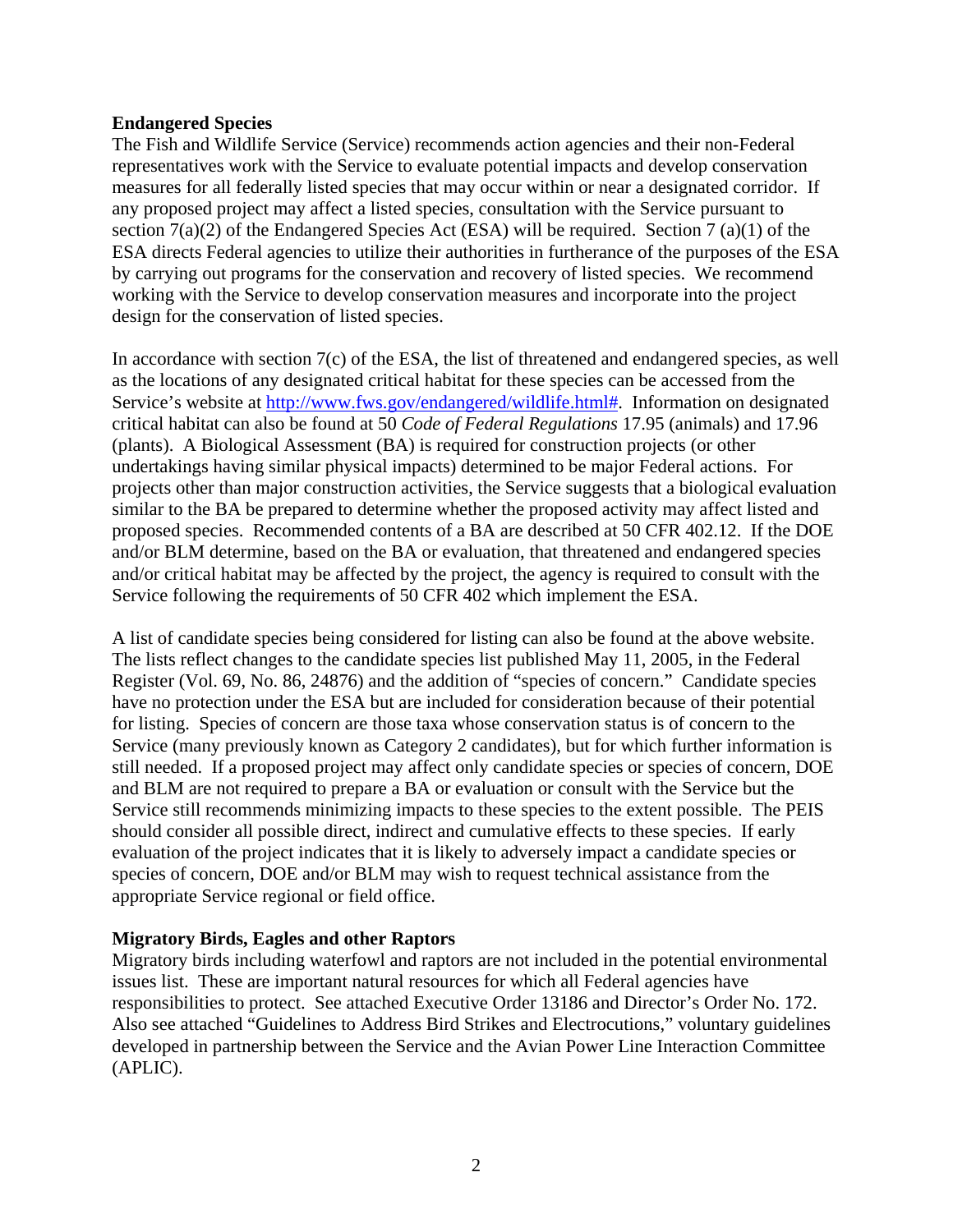Federal agencies and their non-Federal representatives are obligated to protect the many species of migratory birds, including eagles and other raptors protected under the Migratory Bird Treaty Act (MBTA) and the Bald and Golden Eagle Protection Act (BGEPA). The MBTA has no provision allowing unauthorized take. While it is not possible under the MBTA to absolve individuals, companies, or agencies from liability if they follow Service recommendations, the Office of Law Enforcement and Department of Justice have used enforcement and prosecutorial discretion in the past regarding individual companies or agencies who have made good faith efforts to avoid the take of migratory birds.

Transmission lines may impact birds in flight. In areas where birds congregate, the loss can be substantial. Large migratory water birds may be more susceptible to collision mortality due to their relatively large size, low maneuverability, and flocking behavior. Of specific concern is the potential loss of rare species or locally limited populations due to transmission line collisions. Transmission line construction should be designed to avoid sensitive or problematic areas. Where avoidance is not possible, monitoring studies should be performed to determine the sitespecific impact of the transmission line and recommend appropriate mitigation measures designed to minimize any significant impact. If nesting migratory birds are present on, or near the project area, timing is a significant consideration and needs to be addressed in project planning.

In order to promote the conservation of migratory bird populations and their habitats, we recommend the strategies outlined in Executive Order 13186. In addition, Avian Protection Plans (APP) should be developed as described in *Avian Protection Plan Guidelines, A Joint Document prepared by The Edison Electric Institute's Avian Power Line Interaction Committee (APLIC) and U.S. Fish and Wildlife Service*. The APP Guidelines presented in that document are intended to serve as a "tool box" from which a utility can select and tailor components applicable to its site specific needs. Those guidelines are intended to be used in conjunction with APLIC's *Suggested Practices for Raptor Protection on Power Lines: The State of the Art in 1996* and *Migrating Bird Collisions with PowerLines: The State of the Art in 1994,* or the most current editions of these documents, which contain more detail on construction design standards and line siting recommendations. These APPs should be developed with our field offices to ensure the most up to date information is used for each State.

### **Wetlands/Riparian Areas**

Wetlands and riparian or streamside areas may also be impacted by the proposed projects. These areas are a valuable natural resource and perform significant ecological functions including: providing habitat for many aquatic and terrestrial wildlife species; aiding in the dispersal of floods; improving water quality through retention and assimilation of pollutants from storm water runoff; recharging the aquifer; protecting streams; reducing erosion and sedimentation; and providing shade and cover. They also possess aesthetic and recreational values.

We recommend that the PEIS include measures to avoid and minimize impacts to wetland and riparian or streamside areas in accordance with the FWCA, CWA section 404 and Executive Order 11988 (floodplain management) as well as the goal of "no net loss of wetlands." If wetland impacts are unavoidable, the related wetlands should be inventoried and fully described in terms of their functions and values. Measures to compensate for unavoidable losses of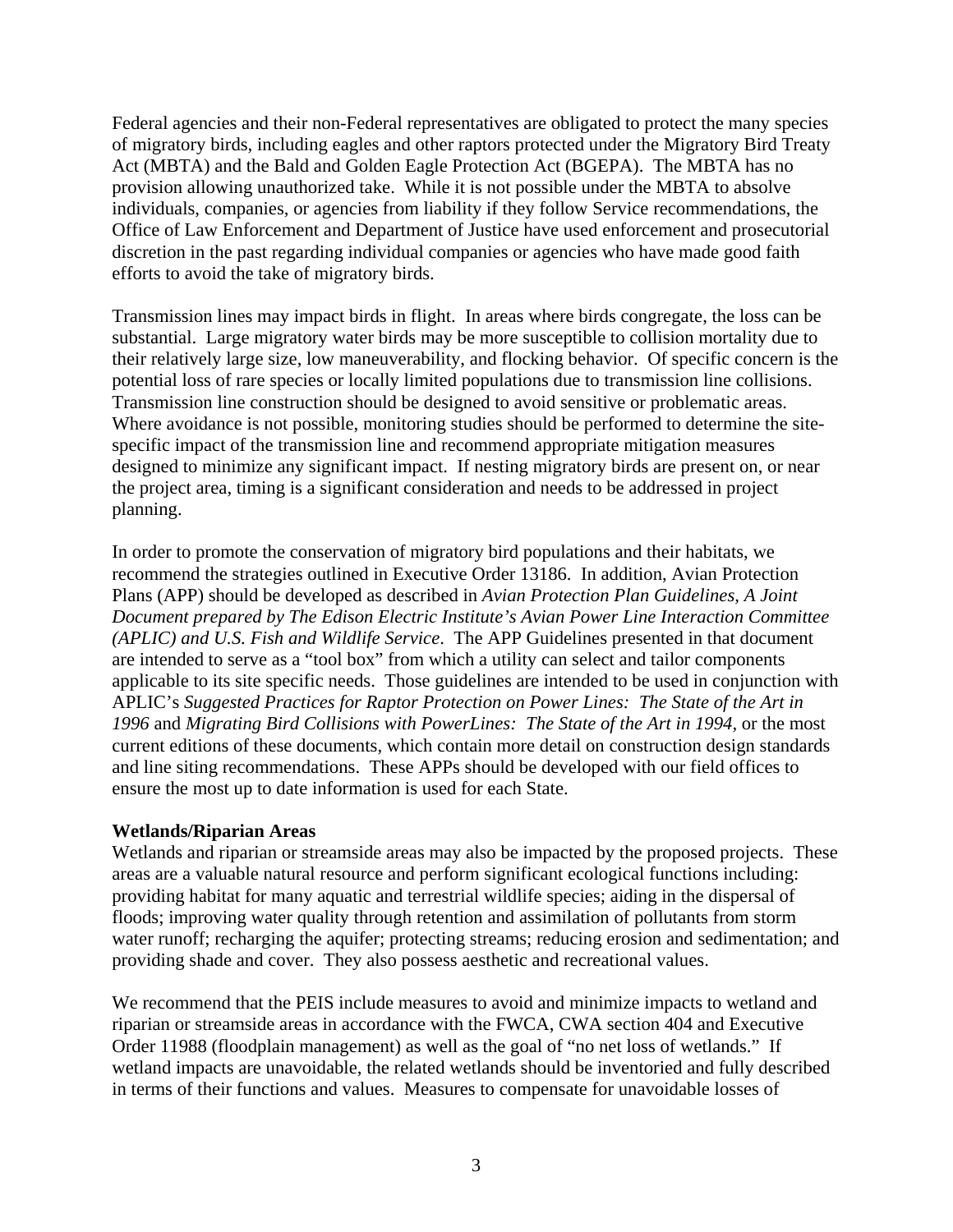riparian areas should be developed and implemented as part of the project. The PEIS should evaluate the direct, indirect and cumulative effects to all wetland, riparian and stream habitats.

Best Management Practices (BMPs) should be included in the project description and evaluated in the PEIS as part of the analysis. BMPs include, but are not limited to: installation of sediment and erosion control devices; adequate and continued maintenance of sediments and erosion control devices to insure their effectiveness; minimization of the construction disturbance to further avoid streams, wetlands and riparian areas; locating equipment staging, fueling and maintenance areas outside of wetlands, streams and riparian areas; and reseeding and replanting native riparian vegetation in order to stabilize shorelines and streambanks.

Streams and stream crossings may be presumed to be included under the general heading of floodplains, but are well worth emphasizing, particularly for projects such as pipelines transporting liquid products. Leaks and spills at these points can have serious impacts on aquatic resources. Thus, the location of such crossings and necessary environmental safety requirements are important. BMPs specifically for stream channel crossings were developed in BLM's "Hydraulic Considerations for Pipeline Crossings of Stream Channels" (attached). We suggest that they be considered for inclusion in the PEIS.

### **Other trust responsibilities**

The PEIS should evaluate alternative routes for the west-wide energy corridor that avoid, to the maximum extent possible, sensitive habitats and other areas set aside for special purposes. Avoiding these areas would greatly facilitate subsequent review and permitting efforts and greatly reduce overall environmental effects. These areas include: wetlands, riparian areas and streams (as discussed); National Wildlife Refuge System fee lands including satellite refuges, Waterfowl Production Areas, Waterfowl Management Areas and wetland/grassland easements; Research Natural Areas; Areas of critical Environmental Concern; State Wildlife Management areas (especially those purchased with Federal funding); mitigation sites; and habitat restoration projects. If these lands cannot be avoided, we recommend working with our field offices to minimize impacts.

Energy transmission facilities, particularly oil and gas pipelines and their related facilities also include numerous contaminants related issues that should be identified and evaluated in the PEIS (e.g., pipeline ruptures, other spills, and chemical/toxicant storage). Where pipelines cross streams, automatic shut-off valves should be installed at each end of the crossing and toxicity risk analyses should be done to evaluate, based on the constituents in the pipeline, the acute toxicity risk to aquatic life if there is a spill or event causing a break in the pipeline. All construction should occur outside of the 100-year floodplain. Also, projects should include procedures for promptly notifying us of spills, releases and/or incidents that involve the pipeline and/or the stream corridor or floodplain, and quarterly inspection for the pipeline/floodplain summarizing the number of inspections (including where, to what extent, etc.) and any issues noted during the inspection and corrective actions taken should be provided to us. If any environmental sampling is conducted (e.g., water quality, hydrologic determinations of stream stability, etc), these results should be included along with interpretation of the results.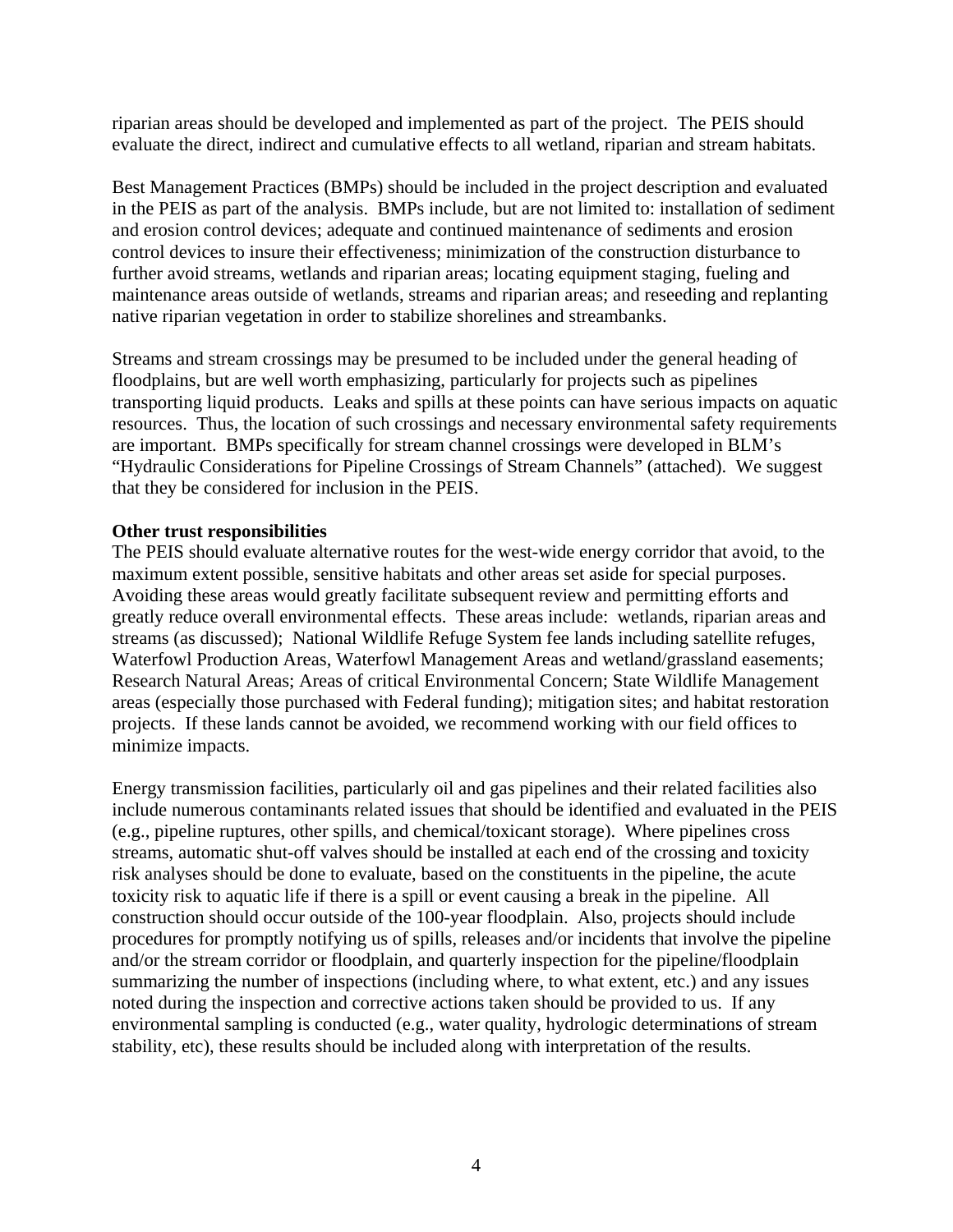In the selection process for new corridors across lands owned and managed by the Bureau of Land Management and Forest Service, early involvement and coordination with State and Federal agencies that manage relatively smaller acreages of land is important. This early involvement and coordination will help ensure that the origins and termini of corridors across large areas of public lands are compatible with adjacent or nearby smaller units of public lands such as National Wildlife Refuges, military lands, National Parks and Monuments, State wildlife and park areas. We look forward to working with you on the development of your PEIS.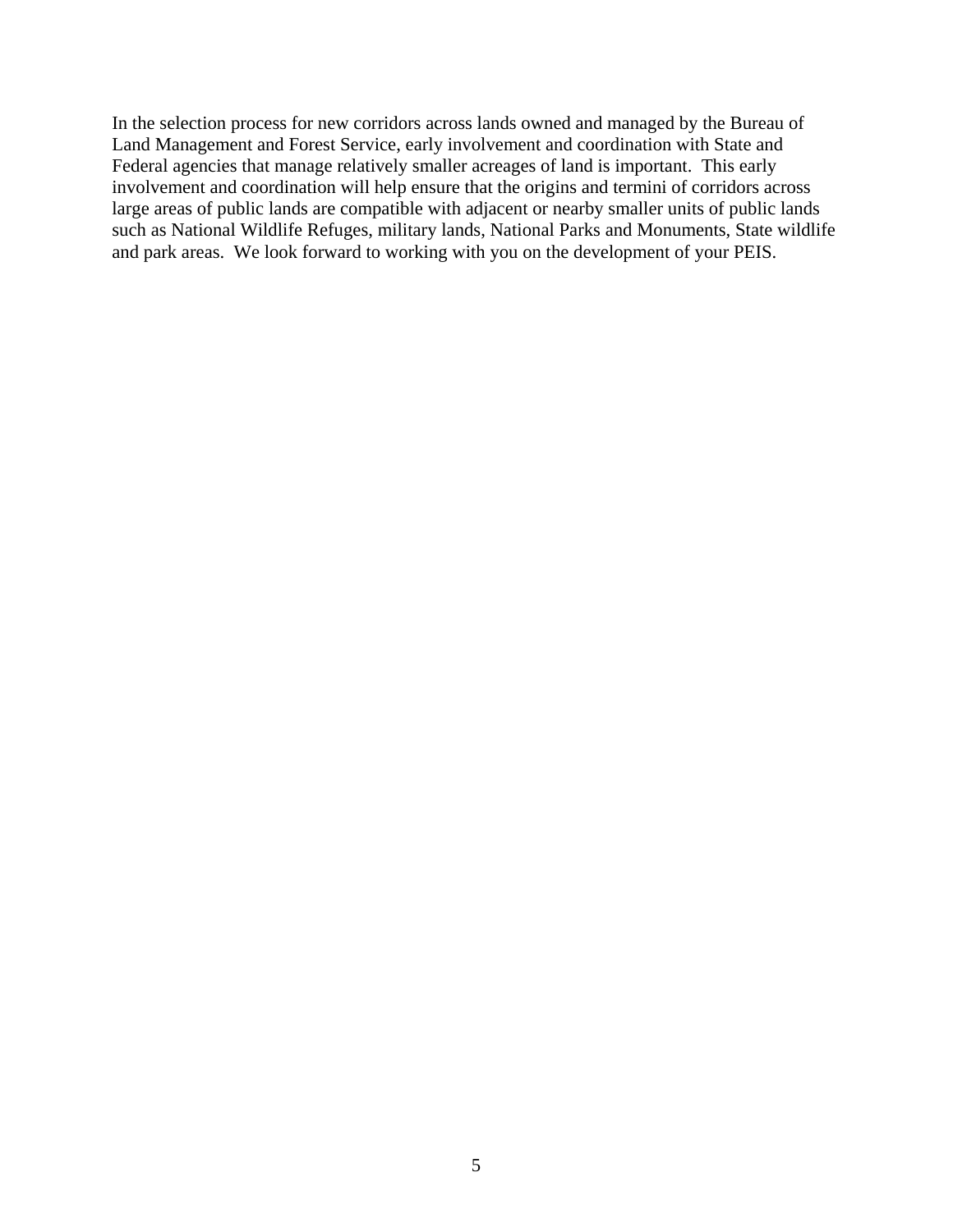#### **Enclosure 2:**

## HYDRAULIC CONSIDERATIONS FOR PIPELINE CROSSINGS OF STREAM CHANNELS

#### (*From Vernal, Utah BLM Resource Management Plan Draft Environmental Impact Statement*)

Pipeline crossings of perennial, intermittent, and ephemeral stream channels should be constructed to withstand floods of extreme magnitude to prevent breakage and subsequent accidental contamination of runoff during high flow events. Surface crossings must be constructed high enough to remain above the highest possible stream flows at each crossing, and subsurface crossings must be buried deep enough to remain undisturbed by scour throughout passage of the peak flow. To avoid repeated maintenance of such crossings, hydraulic analysis should be completed in the design phase to eliminate costly repair and potential environmental degradation associated with pipeline breaks at stream crossings.

### Surface Crossings

Pipelines that cross stream channels on the surface should be located above all possible flood flows that may occur at the site. At a minimum, pipelines must be located above the 100-year flood elevation, and preferably above the 500-year flood elevation. Procedures for estimating 100-year and 500-year flood magnitudes are described in the U.S. Geological Survey's National Flood Frequency Program (Jennings, et al. 1994). Two sets of relationships for estimating flood frequencies at ungauged sites in Utah are included in the NFF program: Thomas and Lindskov (1983) use drainage basin area and mean basin elevation for flood estimates for six Utah regions stratified by location and basin elevation. Thomas et al (1997) also use drainage area and mean basin elevation to estimate magnitude and frequency of floods throughout the southwestern U.S., including five regions that cover the entire state of Utah. Results from both sets of equations should be examined to estimate the 100- and 500-year floods, since either of the relations may provide questionable results if the stream crossing drains an area near the boundary of a flood region or if the data for the crossing approach or exceed the limits of the data set used to develop the equations.

Estimating the depth of flow, or conversely the elevation of the pipeline at the crossing, may be approached a number of ways. The simplest procedure would be based solely on a field reconnaissance of the site, using basic geomorphic principles. Identification of the bankfull elevation and the active floodplain (i.e., floodplain formed by the present flow regime) provides inadequate conveyance for extreme flood events. Past floodplains/present terraces also must be identified, since these represent extreme floods in the present flow regime, especially in arid and semi-arid environments. Pipeline crossings should be constructed to elevate the pipeline above the level of the highest and outermost terrace at the crossing. This level represents the geomorphic surface likely to be associated with the maximum probable flood. Since this method is entirely based on a geomorphic reconnaissance of the site, no flood-frequency analysis is required and no recurrence interval is assigned to the design elevation. While this is the simplest approach to design of the crossing, it likely will result in the most conservative estimate (i.e., highest elevation) for suspension of the pipeline.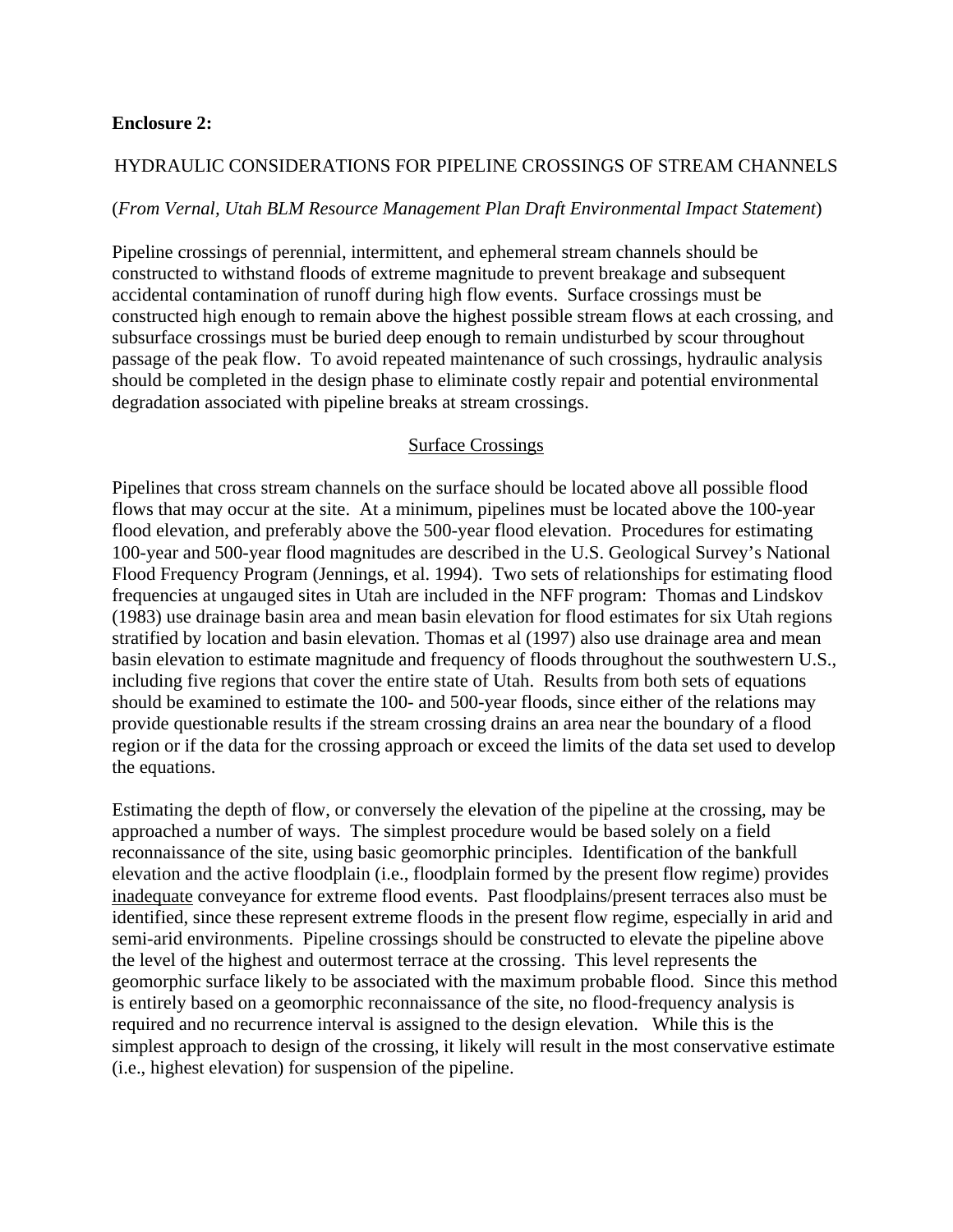A slightly more intensive approach to crossing design is based on the Physiographic Method described by Thomas and Lindskov (1983) for estimating flood depths at ungauged sites. The procedure utilizes regional regression equations (similar to the flood-frequency equations described above) to estimate depth of flow associated with a specified recurrence-interval flood. Flood depth is then added to a longitudinal survey of the stream channel in the vicinity of the crossing, resulting in a longitudinal profile of the specified flood. Elevation of the flood profile at the point of pipeline crossing is the elevation above which the pipeline must be suspended. While this procedure requires a field survey and calculation of actual flood depths, it may result in a lower crossing elevation (and possibly lower costs) for the pipeline. Also, since the regional regression equations estimate flood depth for specified recurrence-interval floods, it is possible to place a recurrence interval on the crossing design for risk calculations.

It may be possible to reduce pipeline construction costs associated with channel crossings even further with a water-surface-profile model of flow through the crossing site. The water-surfaceprofile model requires a detailed survey of both the longitudinal channel profile and several cross sections along the stream. Design flows (e.g., 100-year and 500-year floods) are calculated for the channel at the crossing (with the regional regression equations described above) and routed through the surveyed channel reach utilizing a step-backwater analysis. The step-backwater analysis uses the principles of conservation of mass and conservation of energy to calculate water-surface elevations at each surveyed cross section. Since the computation utilizes a detailed channel survey, it is probably the most accurate method to use; however, it is likely the most expensive method for the same reason. The step-backwater computations require an estimate of the Manning n-value as an indicator of resistance to flow, and assume fairly stable channel boundaries. Estimates of the n-value for ungauged sites are a matter of engineering judgment, but n-values typically are a function of slope, depth of flow, bed-material particle size, and bedforms present during the passage of the flood wave. Guidance is available in many hydraulic references (e.g., Chow 1959). The assumption of fairly stable channel boundaries is not always met with sand-bed channels, and is an issue of considerable importance for designing subsurface pipeline crossings as well (see below).

### Subsurface (Buried) Crossings

Since many of the pipelines are small and most of the channels are ephemeral, it is commonplace to bury the pipelines rather than suspending them above the streams. The practice of burying pipelines at channel crossings likely is both cheaper and easier than suspending them above all flood flows; however, an analysis of channel degradation and scour should be completed to ensure the lines are not exposed and broken during extreme runoff events. Without such an analysis, pipeline crossings should be excavated to bedrock and placed beneath all alluvial material.

Buried pipelines may be exposed by stream bed lowering resulting from channel degradation, channel scour, or a combination of the two. Channel degradation occurs over a long stream reach or larger geographic area, and is generally associated with the overall lowering of the landscape. Degradation also may be associated with changes in upstream watershed or channel conditions impacting the water and sediment yield of the basin. Channel scour is a local phenomenon associated with passage of one or more flood events and/or site-specific hydraulic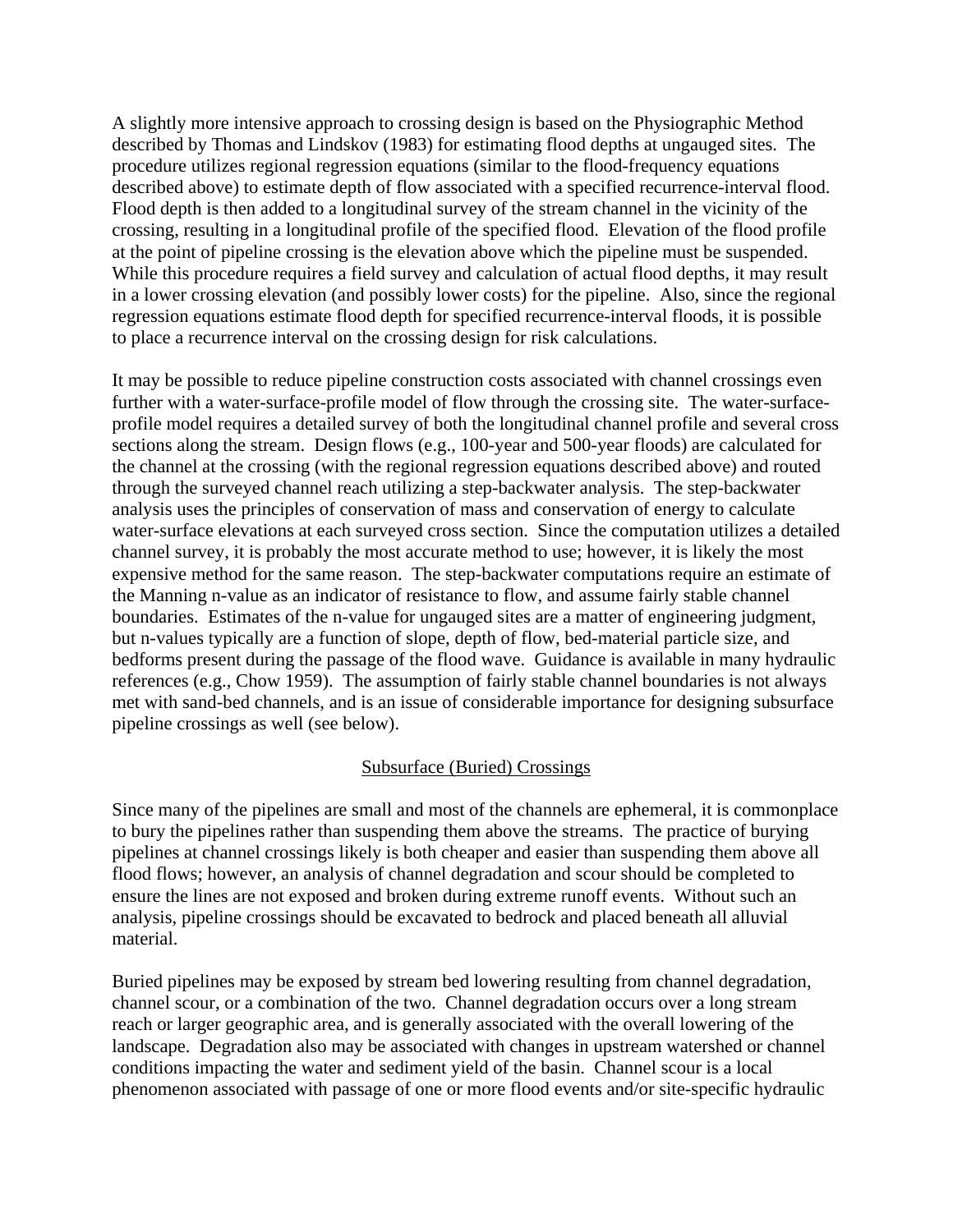conditions that may be natural or man-caused in origin. Either process can expose buried pipelines to excessive forces associated with extreme flow events, and an analysis of each is required to ensure integrity of the crossing.

Detection of long-term channel degradation must be attempted, even if there is no indication of local scour. Plotting bed elevations against time permits evaluation of bed-level adjustment and indicates whether a major phase of channel incision has passed or is ongoing. However, comparative channel survey data are rarely available for the proposed location of a pipeline crossing. In instances where a gauging station is operated at or near the crossing, it's usually possible to determine long-term aggradation or degradation by plotting the change in stage through time for one or more selected discharges. The procedure is called a specific gauge analysis and is described in detail in the Stream Corridor Restoration manual published by the Federal Interagency Stream Restoration Working Group (1998). When there is no gauging station near the proposed pipeline crossing, nearby locations on the same stream or in the same river basin may provide a regional perspective on long-term channel adjustments. However, specific gauge records indicate only the conditions in the vicinity of the particular gauging station and do not necessarily reflect river response farther upstream or downstream of the gauge. Therefore, it is advisable to investigate other data in order to make predictions about potential channel degradation at a site.

Other sources of information include the biannual bridge inspection reports required in all states for bridge maintenance. In most states, these reports include channel cross sections or bed elevations under the bridge, and a procedure similar to specific gauge analysis may be attempted. Simon (1989, 1992) presents mathematical functions for describing bed level adjustments through time, fitting elevation data at a site to either a power function or an exponential function of time. Successive cross sections from a series of bridges in a basin also may be used to construct a longitudinal profile of the channel network; sequential profiles so constructed may be used to document channel adjustments through time.

In the absence of channel surveys, gauging stations, and bridge inspection reports (or other records of structural repairs along a channel), it may be necessary to investigate channel aggradation and degradation using quantitative techniques described in Richardson et al. (2001) and Lagasse et al. (2001). Techniques for assessing vertical stability of the channel include incipient motion analysis, analysis of armoring potential, equilibrium slope analysis, and sediment continuity analysis. Geomorphic indicators of recent channel incision (e.g., obligate and facultative riparian species on present-day stream terraces elevated above the water table) also may be helpful for diagnosing channel conditions.

In addition to long-term channel degradation at the pipeline crossing, local scour of the crossing must be addressed for pipeline safety. Local scour occurs when sediment transport through a stream reach is greater than the sediment load being supplied from upstream and is usually associated with changes in the channel cross section. Local scour can occur in natural channels wherever a pipeline crosses a constriction in the channel cross section (contraction scour). Equations for calculating contraction scour generally fall into two categories, depending on the inflow of bed-material sediment from upstream. In situations where there is little to no bedmaterial transport from upstream (generally coarse-bed streams with gravel and larger bed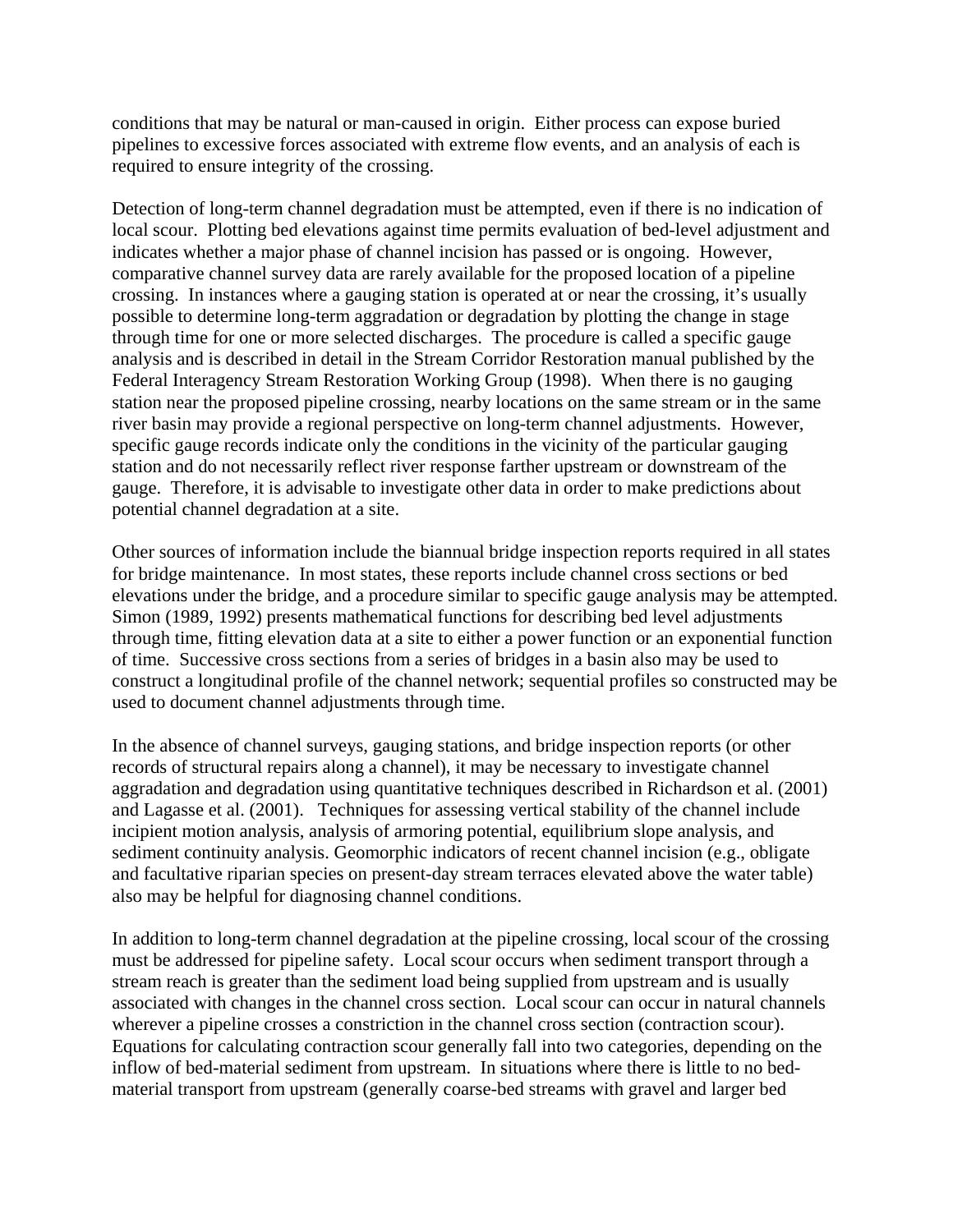materials), contraction scour should be estimated using clear-water scour equations. In situations where there is considerable bed-material transport into the constricted section (i.e., for most sand-bed streams), contraction scour should be estimated using live-bed scour equations. Livebed and clear-water scour equations can be found in many hydraulic references (e.g., Richardson and Davis 2001). In either case, estimates of local scour in the vicinity of the pipeline crossing must be added to the assessment of channel degradation for estimating the depth of burial for the crossing.

Even in the absence of contraction scour, local scour will still occur in most sand-bed channels during the passage of major floods. Since sand is easily eroded and transported, interaction between the flow of water and the sand bed results in different configurations of the stream bed with varying conditions of flow. The average height of dune bedforms is roughly one-third to one-half the mean flow depth, and maximum height of dunes may nearly equal the mean flow depth. Thus, if the mean depth of flow in a channel was 5 feet, maximum dune height could also approach 5 feet, half of which would be below the mean elevation of the stream bed (Lagasse et al. 2001). Similarly, Simons, Li and Associates (1982) present equations for antidune height as a function of mean velocity, but limit maximum antidune height to mean flow depth. Consequently, formation of antidunes during high flows not only increases mean water-surface elevation by one-half the wave height, it also reduces the mean bed elevation by one-half the wave height. Richardson and Davis (2001) report maximum local scour of one to two times the average flow depth where two channels come together in a braided stream.

Pipeline crossings that are buried rather than suspended above all major flow events should address all of the components of degradation, scour, and channel-lowering due to bedforms described above. In complex situations or where consequences of pipeline failure are significant, consideration should be given to modeling the mobile-bed hydraulics with a numerical model such as HEC-6 (U.S. Army Corps of Engineers 1993) or BRI-STARS (Molinas 1990). The Federal Interagency Stream Corridor Restoration manual (FISRWG 1998) summarizes the capabilities of these and other models, and provides references for model operation and user guides where available.

### References

Chow, V.T., 1959, Open-channel hydraulics: McGraw Hill, New York, 680 pages.

Federal Interagency Stream Restoration Working Group, 1998, Stream corridor restoration – principle, processes, and practices: National Technical Information Service, Order No. PB98- 158348INQ, Washington, D.C.

Jennings, M.E., Thomas, Jr., W.O., and Riggs, H.C., 1994, Nationwide summary of U.S. Geological Survey regional regression equations for estimating magnitude and frequency of floods the ungaged sites, 1993: U.S. Geological Survey Water-Resources Investigations Report 94-4002, 196 pages.